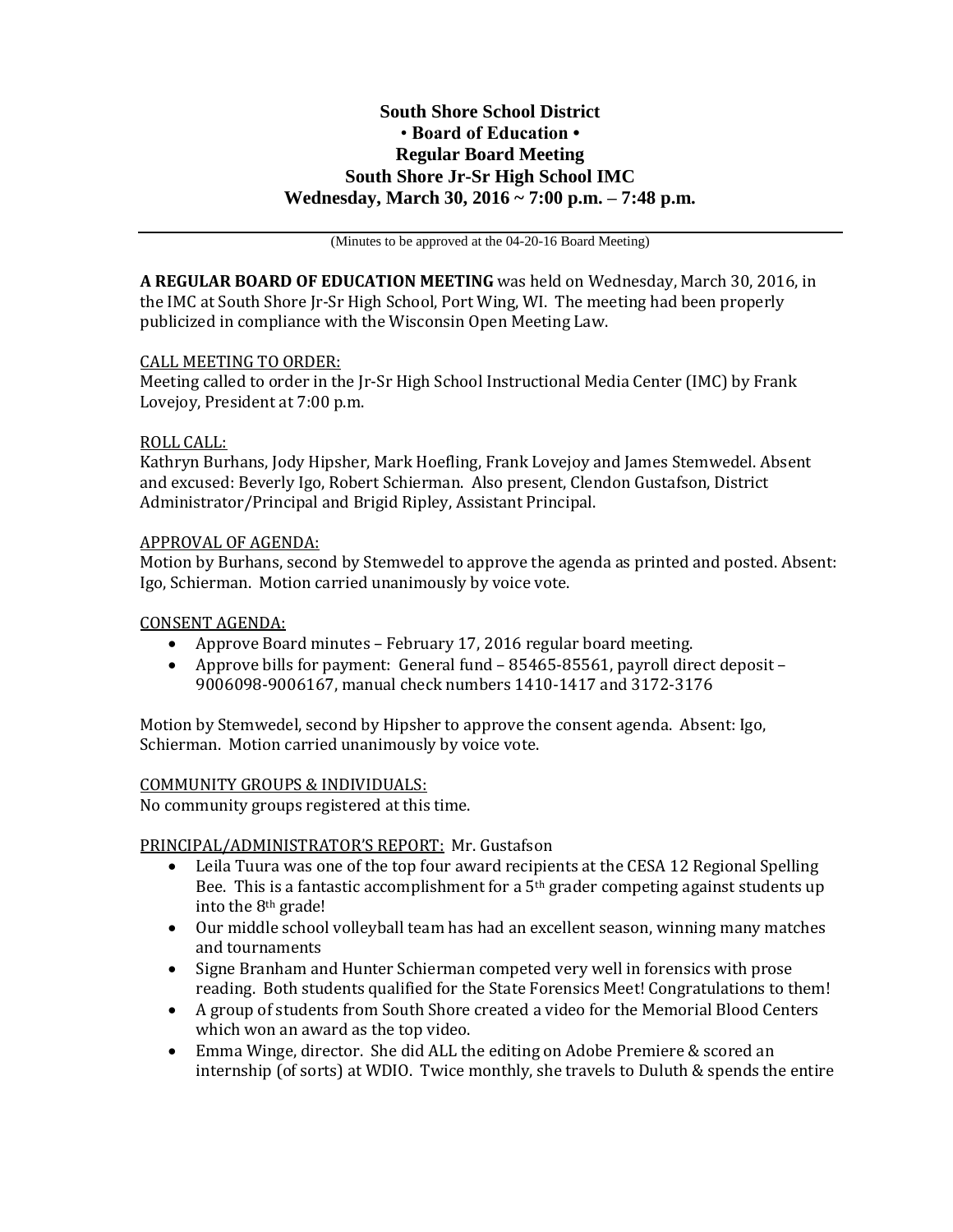day at the station. In fact, she puts in more hours in a day there than on a typical school day, arriving by 7:00 a.m. to watch the tail end of the morning broadcast & then wrapping up between 2:30 and 4:00 p.m.. She continues to be an asset to the team, editing the senior video as well as all the videos we put on-line for the POCOHO.

- Crystal Stewart, assistant director. She actually got the group going! She researched facts & asked all the questions when we went to Memorial Blood Center for a behindthe-scenes look at the "after donation" process.
- Rachael Teeter, photographer. She took all the photos at Memorial Blood Center. We used several in the video as well as for publication in the yearbook & the POCOHO.
- Alyssa Kavajecz won the WIAA scholar athlete award. There were only 32 seniors in the entire state who won this award this year.
- Our winter sports seasons have drawn to a close with our teams representing South Shore very well
- Shauna Kavajecz was named to the first team all-conference in basketball and was also named Indianhead Conference Player of the Year. Alyssa Kavajecz was named to the second team all-conference. Morgan Sorenson was named to the honorable mention allconference team. For the boys, Connor Sorenson was named to the honorable mention all-conference team.
- Our winter co-curricular banquet was held on March 23rd, 2016, with many of our students receiving recognition for their accomplishments in high quiz bowl, boys basketball, girls basketball middle school volleyball, academic letter, and middle school boys basketball

NEW BUSINESS: Policy – 1st Reading:

413 Transgender Students

#### Valedictorian and salutatorian for Class of 2016:

Motion by Burhans, second by Hipsher to designate Alyssa Kavajecz as valedictorian and Caitlyn Thompson as salutatorian. Absent: Igo, Schierman. Motion carried unanimously by voice vote.

#### Guidance counselor resignation:

Motion by Stemwedel, second by Burhans to accept Tom Martin's resignation, with regrets. Absent: Igo, Schierman. Motion carried unanimously by voice vote.

#### Long-term disability insurance carrier:

Motion by Burhans, second by Stemwedel to approve Option 1 with The Standard Insurance Company for the group long-term disability insurance. Absent: Igo, Schierman. Motion carried unanimously by voice vote.

## Suggestion box:

Motion by Burhans, second by Hipsher to temporarily assign acquiring information from the suggestion box to the Curriculum Committee until after the Board reorganizational meeting in May, where a new committee will be assigned. Absent: Igo, Schierman. Motion carried unanimously by voice vote.